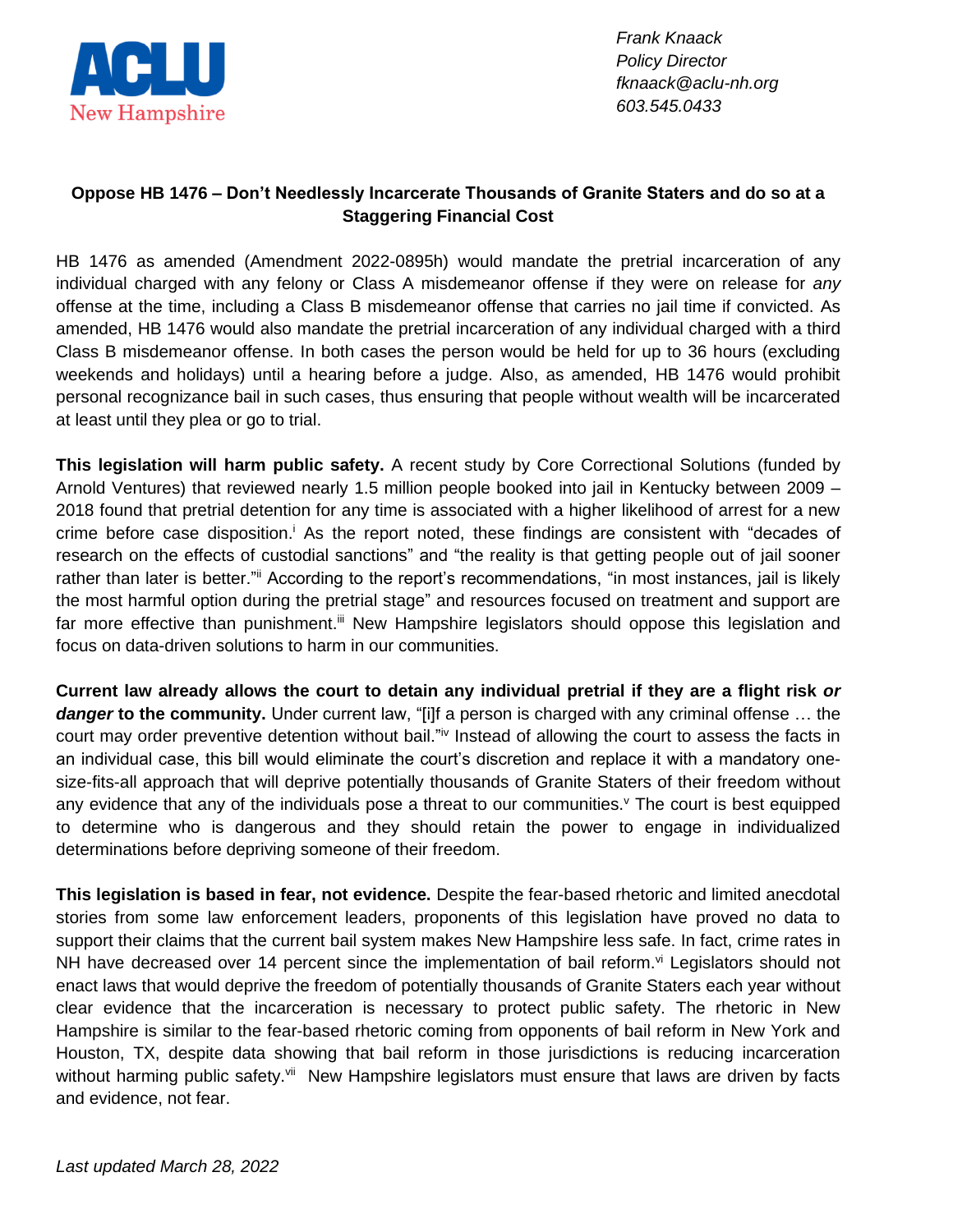**This legislation will disproportionately harm Black people.** New Hampshire's criminal laws are enforced with a staggering racial bias. For example, in 2020 Black people were 3.29 times more likely to be arrested compared with white people.<sup>viii</sup> For many low-level discretionary offenses the disparities were even more troubling, including 4.8 times for marijuana possession (despite both groups using marijuana at roughly the same rate<sup>ix</sup>), 5.9 times for disorderly conduct, and 6.52 times for vagrancy.<sup>x</sup> Because Black people are disproportionately arrested, they will also be disproportionately incarcerated under this legislation's mandatory incarceration regime. In the midst of a national reckoning around systemic racism and police violence, it is unconscionable that legislators would expand the already disproportionate incarceration of Black people in New Hampshire.

**This legislation will expand the criminalization of poverty in New Hampshire.** Personal recognizance bail was implemented to ensure that people who could not afford bail could be released, assuming the court did not find them to be a danger or flight risk. Under this proposed legislation, people who are arrested while on pretrial release will be denied personal recognizance bail, thus setting up a new wealth-based incarceration system where those with wealth can purchase their freedom, while those without will stay in jail. This two-tiered justice system should have no place in the Granite State.

**This legislation creates a new and unnecessary financial burden on New Hampshire**. During the debate around SB 294, a different version of this legislation, the New Hampshire courts estimated that it would require up to an additional \$1.9 million each year to implement this law, including hiring additional judges and support staff.<sup>xi</sup> And, that figure does not include the unknown incarceration expenses that local jails would incur to house potentially thousands of additional people each year at a cost ranging between \$105 and \$125 a day per person.<sup>xii</sup> Lawmakers should focus our limited tax dollars on investments that will actually make our communities safer and more just.

**This legislation ignores the work of the bail commission.** For two years a diverse group of stakeholders, including prosecutors, judges, legislators, jail superintendents, and civil liberties advocates, met to rethink New Hampshire's bail system. The Commission's recommendations were subsequently passed in 2019 and 2020, resulting in a system that carefully balances the need to protect individual liberty while ensuring the safety of our communities. This legislation reflects none of the recommendations from the Commission and would roll back reforms that reduced unnecessary incarceration and saved the state millions of dollars without jeopardizing public safety.

**This legislation raises serious constitutional concerns.** The U.S. Supreme Court has made clear that individuals cannot be detained pretrial without bail unless there is a basis of dangerousness, and that dangerousness must be proven by "clear and convincing evidence."<sup>xiii</sup> This bill instead presumes dangerousness based exclusively on the charge against a person, which runs counter to the Constitution.

**This legislation flips innocent until proven guilty on its head.** This legislation in effect presumes guilt by mandating the detention of individuals based merely on the fact that they were charged with an offense. To deny the liberty of someone who is presumed innocent, the evidentiary standard should be high and the burden of meeting it should be on the government. This legislation fails to meet this basic test.

**Pretrial detention has a devastating human toll.** Pretrial detention, even for a short period of time, increases the likelihood of innocent people pleading guilty to a crime, loss of employment, income, and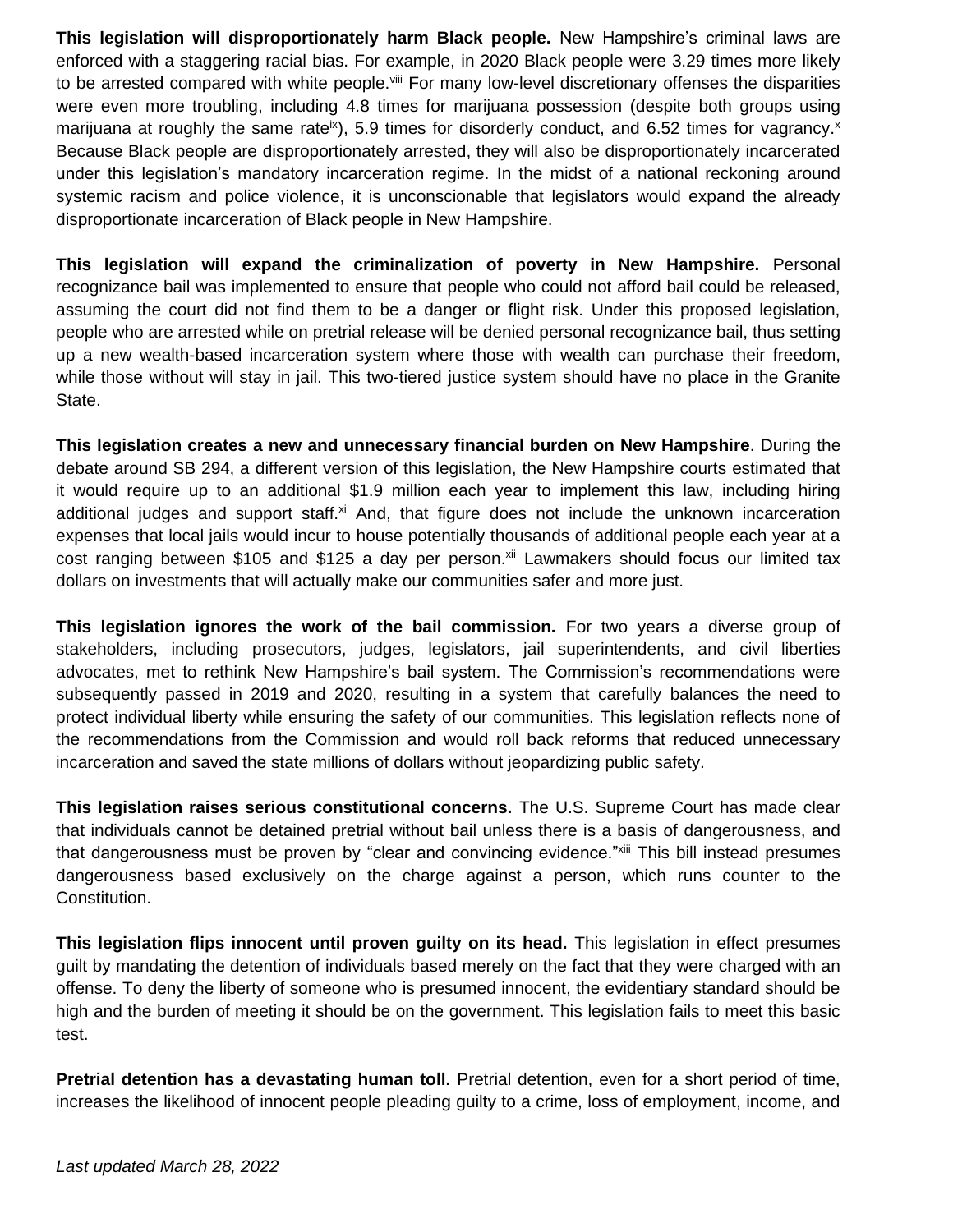housing, and traumatic family disruption. This legislation would subject potentially thousands of Granite Staters to these devastating collateral harms.

**This legislation would result in the pretrial incarceration of people whose underlying charge does not carry jail time if convicted.** This bill specifically allows for pretrial detention for individuals charged only with a class B misdemeanor. The definition of a class B misdemeanor is an offense that carries no jail time. This bill risks imposing a harsher penalty on someone presumed innocent than allowed under the law if that person is subsequently found guilty. This makes no sense.

## **Oppose HB 1476 - Keep Bail Decisions in the Hands of the Court**

<sup>i</sup> The Hidden Costs of Pretrial Detention Revisited, Core Correctional Solutions, Mar. 21, 2022, *available at* [https://craftmediabucket.s3.amazonaws.com/uploads/HiddenCosts.pdf.](https://craftmediabucket.s3.amazonaws.com/uploads/HiddenCosts.pdf)

ii *Id*. ("These results are largely consistent with those found in previous analyses of data from Kentucky, where no "deterrent effect" of pretrial detention was observed on pretrial outcomes. In addition, that no deterrent effects were revealed is also consistent with decades of research on the effects of custodial sanctions (e.g., incarceration in either jail or prison) on outcomes like recidivism. In fact, the current analyses show that, at least with respect to rearrest during the pretrial period, longer stints in pretrial detention actually did more harm than good in terms of rearrest rates. [¶] The key takeaway from these analyses is that incarcerating people prior to their trial does not result in better pretrial outcomes in terms of failure to appear or rearrest. Indeed, there is no observable "deterrent effect" of pretrial detention, and in fact there is a consistent "criminogenic effect" of pretrial detention on rearrest. This means that the costly option of incarcerating defendants prior to trial is not being translated into a public benefit of an increase in public safety. [¶] It is equally important to note that there is no magic amount of time spent in pretrial detention that will result in a consistent public benefit (i.e, the "three day rule" can be safely abandoned)—the reality is that getting people out of jail sooner rather than later is better.") iii *Id*.

iv See RSA 597:2(III)(a) ("If a person is charged with any criminal offense, an offense listed in RSA 173-B:1, I, or a violation of a protective order under RSA 458:16, III, or after arraignment, is charged with a violation of a protective order issued under RSA 173-B, the court may order preventive detention without bail … .") <sup>v</sup> Kevin Landrigan, *Bail reform change clears House committee*, Union Leader, Oct 5, 2021 *available at*  [https://www.unionleader.com/news/politics/state/bail-reform-change-clears-house-committee/article\\_af58860b](https://www.unionleader.com/news/politics/state/bail-reform-change-clears-house-committee/article_af58860b-e7cc-5b8e-ac43-c474324ed6b1.html)[e7cc-5b8e-ac43-c474324ed6b1.html.](https://www.unionleader.com/news/politics/state/bail-reform-change-clears-house-committee/article_af58860b-e7cc-5b8e-ac43-c474324ed6b1.html)

vi Group A Crimes per 100,000 population have substantially decreased annually since bail reform in 2018, from 4,558.4 per 100,000 in 2018, to 4,305.9 per 100,000 in 2019, to 3,901.4 per 100,000 in 2020. *See* NH Department of Safety, New Hampshire Crime Summary (Public), 2018, 2019, 2020, *available at* [Beyond 20/20](https://crimestats.dos.nh.gov/public/View/RSReport.aspx?ReportId=22)  Perspective - [View Reporting Services report \(nh.gov\).](https://crimestats.dos.nh.gov/public/View/RSReport.aspx?ReportId=22)

vii See, Ames Grawert & Noah Kim, *The Facts on Bail Reform and Crime Rates in New York State*, Brennan Center, Mar. 22, 2022, *available at* [https://www.brennancenter.org/our-work/research-reports/facts-bail-reform](https://www.brennancenter.org/our-work/research-reports/facts-bail-reform-and-crime-rates-new-york-state)[and-crime-rates-new-york-state;](https://www.brennancenter.org/our-work/research-reports/facts-bail-reform-and-crime-rates-new-york-state) see also, Andrew Schneider, *Harris County's misdemeanor bail reforms are working, a new report finds*, Houston Public Media, Mar. 3, 2022, *available at* 

[https://www.houstonpublicmedia.org/articles/news/criminal-justice/2022/03/03/420398/two-years-on-harris](https://www.houstonpublicmedia.org/articles/news/criminal-justice/2022/03/03/420398/two-years-on-harris-countys-misdemeanor-bail-reforms-appear-to-be-working-as-intended)[countys-misdemeanor-bail-reforms-appear-to-be-working-as-intended.](https://www.houstonpublicmedia.org/articles/news/criminal-justice/2022/03/03/420398/two-years-on-harris-countys-misdemeanor-bail-reforms-appear-to-be-working-as-intended)

viii New Hampshire's population is 1,388,992. In 2020, New Hampshire law enforcement arrested 32,780 white people and 2,084 Black people for all offenses. *See*, Federal Bureau of Investigation, Crime Data Explorer, Arrests in New Hampshire by Offense, All Crimes, 2020, New Hampshire, *available at* [https://crime-data](https://crime-data-explorer.app.cloud.gov/pages/explorer/crime/arrest)[explorer.app.cloud.gov/pages/explorer/crime/arrest.](https://crime-data-explorer.app.cloud.gov/pages/explorer/crime/arrest) White people comprise 93.1 percent of the population and Black people comprise 1.8 percent of the population, *available at* U.S. Census Bureau, QuickFacts, New Hampshire, *available at* [https://www.census.gov/quickfacts/concordcitynewhampshire.](https://www.census.gov/quickfacts/concordcitynewhampshire)

ix Fred Dews, *Charts of the week: Marijuana use by race, Islamist rule in Middle East, climate adaptation savings*, Brookings, Aug. 11, 2017, *available at* [https://www.brookings.edu/blog/brookings-now/2017/08/11/charts-of-the](https://www.brookings.edu/blog/brookings-now/2017/08/11/charts-of-the-week-marijuana-use-by-race/)[week-marijuana-use-by-race/](https://www.brookings.edu/blog/brookings-now/2017/08/11/charts-of-the-week-marijuana-use-by-race/)*.* 

<sup>x</sup> New Hampshire's population is 1,388,992. In 2020, New Hampshire law enforcement arrested 1,332 white people and 125Black people for Drug Possession – Marijuana, 709 white people and 81 Black people for Disorderly Conduct, and

<sup>103</sup> white people and 13 Black people for Vagrancy. *See*, Federal Bureau of Investigation, Crime Data Explorer, Arrests in New Hampshire by Offense, All Crimes, 2020, New Hampshire, *available at* [https://crime-data](https://crime-data-explorer.app.cloud.gov/pages/explorer/crime/arrest)[explorer.app.cloud.gov/pages/explorer/crime/arrest.](https://crime-data-explorer.app.cloud.gov/pages/explorer/crime/arrest) White people comprise 93.1 percent of the population and